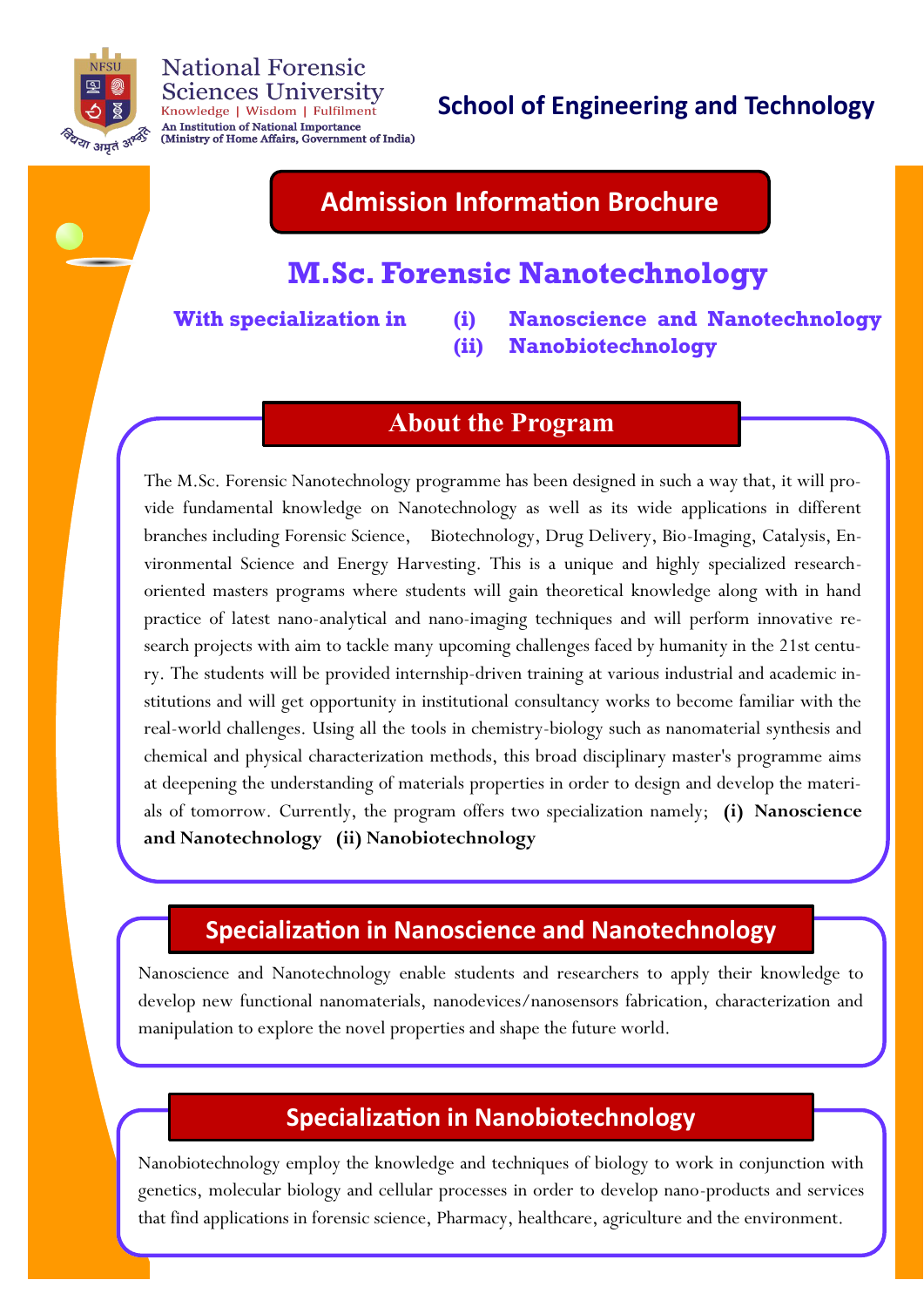# Advanced characterization facilities

The laboratories of School of Engineering and Technology is well equipped with sophisticated instruments.

- Field Emission Scanning Electron Microscope (FESEM)
- Raman Microscope
- Atomic Force Microscope (AFM)
- Powder X-ray diffractometer (XRD)
- Particle Size & Zeta Potential Analyzer
- Energy Dispersive X-ray Fluorescence (EDXRF)
- Time-correlated single photon counting (TCSPC)
- Differential Scanning Calorimetry (DSC)
- Gel electrophoresis
- ELISA Reader, PCR, RT-PCR
- Gel-DOC system
- Automated Smart-HPLC system/Isocratic HPLC
- UV Visible-NIR spectrophotometer
- Spectrofluorimetric
- FT-IR with image microscope
- GC-MS, LC/MS/MS, ICP-OES
- Fluorescence microscope
- Brookfield Viscometer

# Nanomaterials processing facilities

The solid, liquid, and gas-phase synthesis and processing facilities for nanomaterials are available at our school.

- $\Rightarrow$  Thermal chemical vapor deposition
- $\Rightarrow$  Refrigerated high-speed centrifuge
- $\Rightarrow$  Electrospinning system for nanofiber
- $\Rightarrow$  Parallel synthesizer
- $\Rightarrow$  Microwave/Ultrasonic/UV synthesizer
- $\Rightarrow$  Spin coating unit for thin film
- $\Rightarrow$  High-temperature heat treatment furnaces
- $\Rightarrow$  Lyophilizer
- $\Rightarrow$  Rotary evaporators
- $\Rightarrow$  Probe sonicators
- $\Rightarrow$  Microwave oven
- $\Rightarrow$  Rotary shakers
- $\Rightarrow$  Microwave digestion system
- $\Rightarrow$  Planetary Ball-Mill
- $\Rightarrow$  High-speed stirrer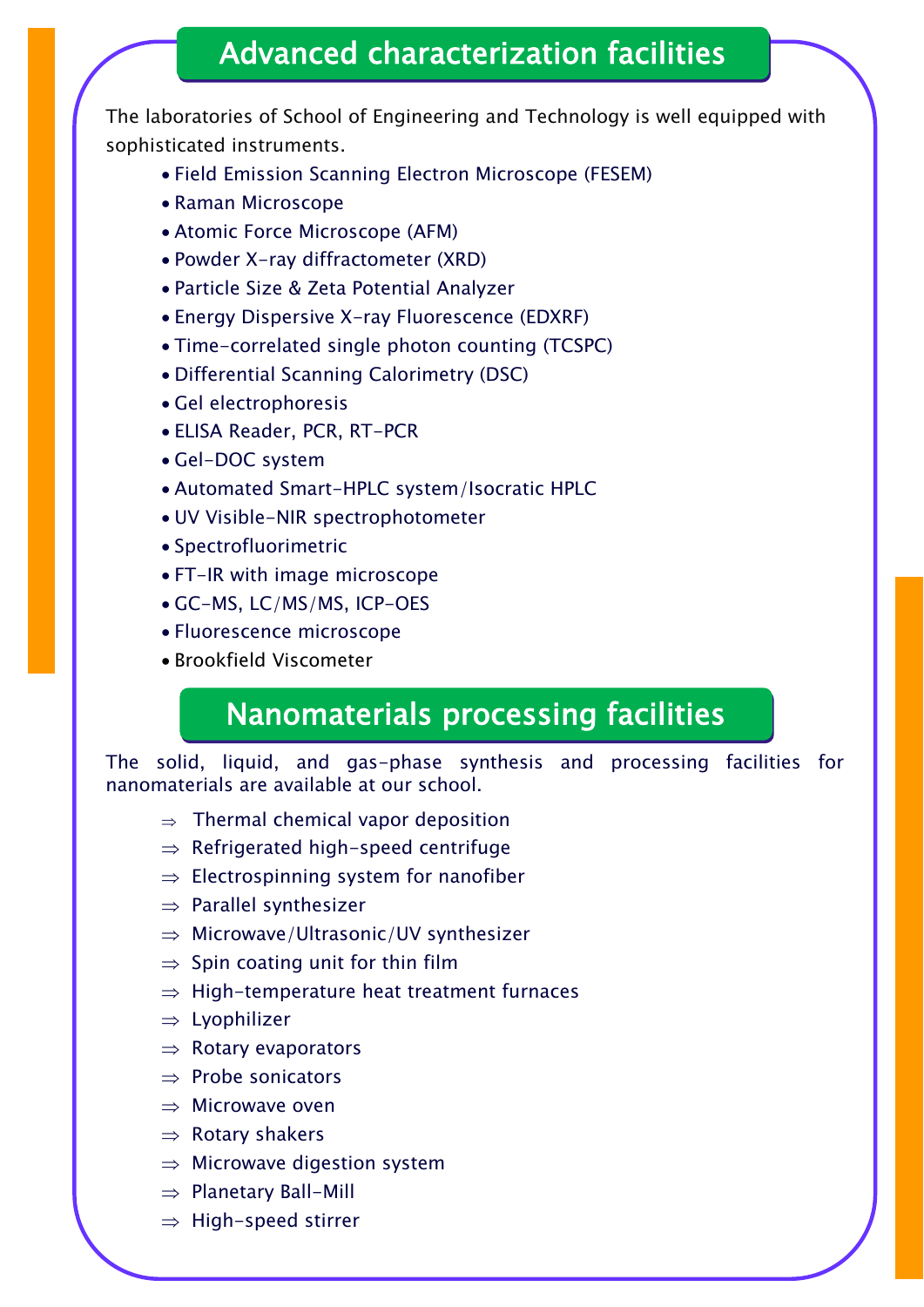### **Program Structure**

The two years masters degree programme of M.Sc. Forensic Nanotechnology (specialization in (i) Nanoscience and Nanotechnology (ii) Nanobiotechnology is blended in such a way that students are appraised regarding novel phenomenon of nanotechnology, the synthesis, properties, characterization of nanomaterials as well as applications of nanotechnology in various fields.

The students performance is continuously assessed through assignments, periodic tests, quizzes, participation in workshops and seminars, industrial visit, expert lectures, project work in addition to mid semester and semester end examination.

|                          | <b>Semester I</b>                                                                                                                                                                                                                                                                                       | <b>Semester II</b>                                                                                                                                                                                                                                                                                                          |
|--------------------------|---------------------------------------------------------------------------------------------------------------------------------------------------------------------------------------------------------------------------------------------------------------------------------------------------------|-----------------------------------------------------------------------------------------------------------------------------------------------------------------------------------------------------------------------------------------------------------------------------------------------------------------------------|
|                          | • Forensic Science and Law<br>• Fundamentals of Nanotechnology /<br><b>Fundamentals of Nanobiotechnology</b><br>• Advanced Analytical Methods-I<br>• Synthesis and Properties of Nanostructures<br>• Nanotechnology in Forensic Investigation /<br><b>Bionanomaterials</b><br>• Laboratory Practical -I | • Advanced Analytical Methods-II<br>• Nanostructure: Processing and Characterization<br>Nanocomposite Materials and Applications /<br>Bio Functionalization and Self Assembly of<br><b>Nanomaterials</b><br>• Nano Self-Assembly Systems / Nanomedicine<br>and Nanotoxicology<br>• Elective-I<br>• Laboratory Practical -II |
|                          | <b>Semester III</b>                                                                                                                                                                                                                                                                                     | <b>Semester IV</b>                                                                                                                                                                                                                                                                                                          |
|                          | • Nanosensors and Nanodevices/Fermentation<br>and Bionanoseparation Technology<br>• Nanotechnology in Energy Conversion and<br>Catalysis / Nanobioengineering<br>• Research Methodology and Statistics<br>Elective -II<br><b>Minor Project</b><br>• Laboratory Practical -III                           | • Major Project                                                                                                                                                                                                                                                                                                             |
| <b>Elective Subjects</b> |                                                                                                                                                                                                                                                                                                         |                                                                                                                                                                                                                                                                                                                             |
|                          | 1. Forensic Nuclear Nanotechnology<br>2. Nanotechnology in Textile<br>3. Carbon Nanostructures and Applications<br>4. Forensic Toxicology<br>5. Bio Interfacial Strategies and Nano Fabrica-<br>tions<br>6. Nanocomposites Materials for Food Packag-<br>ing                                            | 7. Green Nanotechnology<br>8. Industrial Nanotechnology<br>9. Nanotechnology: Human Health and the Envi-<br>ronment Aspects<br>10. Nanotechnology in Agriculture<br>11. Pharmaceutical Nanotechnology<br>12. Nanotechnology in Defense<br>13. Environmental Nanotechnology                                                  |

### Opportunities and Placements

Nanotechnology is the one of the booming field which have revolutionised the current technology. The Indian government has already started Nanoscience and Nanotechnology initiatives program under Department of Science and Technology, funding various institutes and research laboratories to promote research and industrial applications of nanotechnology. The students of MSc Forensic Nanotechnology program will have good job opportunities in forensics, defense, environment, food, agriculture, genetics, space research, pharmaceutical, medicine, biotechnology, and so on. Alumni of this course are now working for companies including Troikaa Pharmaceuticals, Piramal Life Sciences Ltd., [Amneal Pharmaceuticals,](https://amneal.com/) Zydus Cadila Healthcare ltd, TCS, [Accuprec Research Labs Pvt Ltd,](http://www.accuprec.com/) Sahajanand Laser Technology Ltd. etc. The students are also opted for research in India and abroad in national laboratories, defense laboratory, IITs and universities.